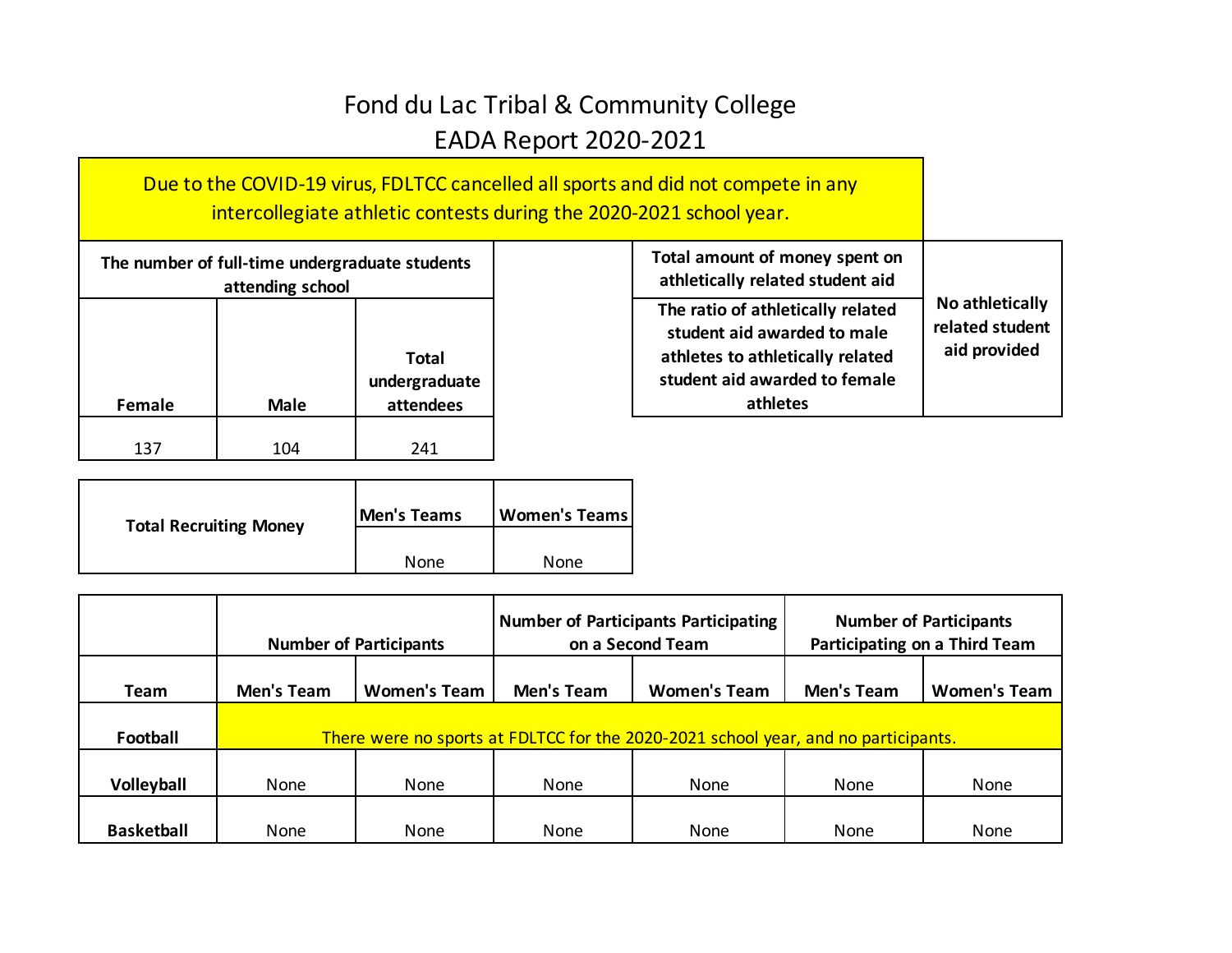*\*With no sports and no competitions played in 2020-2021 school year, there were still costs for atheltics in way of partial pay for coaches and rental fees for facilities or equipment.*

|                 | Football | Women's<br><b>Basketball</b> | Men's<br><b>Basketball</b> | <b>All Men's Teams</b><br><b>Except Football &amp;</b><br><b>Basketball</b> | All Women's<br><b>Teams except</b><br><b>Basketball</b> | <b>All Sports</b><br><b>Combined</b> |
|-----------------|----------|------------------------------|----------------------------|-----------------------------------------------------------------------------|---------------------------------------------------------|--------------------------------------|
| <b>Expenses</b> | \$15,752 | \$8,123                      | \$3,783                    | None                                                                        | \$14,882                                                | \$64,971                             |
| <b>Revenues</b> | \$15,752 | \$8,123                      | \$3,783                    | None                                                                        | \$14,882                                                | \$64,971                             |

| <b>Expenses Non-Allocated by</b><br>Gender/Sport | \$22,429 |
|--------------------------------------------------|----------|
| <b>Revenues Non-Allocated by</b><br>Gender/Sport | \$22,429 |

|                                              | <b>Men's Teams</b>                               | <b>Women's Teams</b>                            |                                                      | <b>Men's Teams</b> | <b>Women's Teams</b> |
|----------------------------------------------|--------------------------------------------------|-------------------------------------------------|------------------------------------------------------|--------------------|----------------------|
| <b>Average Head</b><br><b>Coaches Salary</b> | \$4,808                                          | \$7,183                                         | Average<br><b>Assistant</b><br><b>Coaches Salary</b> | None               | None                 |
|                                              | Calculated by<br>2 head coaches<br>.67 total FTE | Calculated by<br>12 head coach .67<br>total FTE |                                                      |                    |                      |